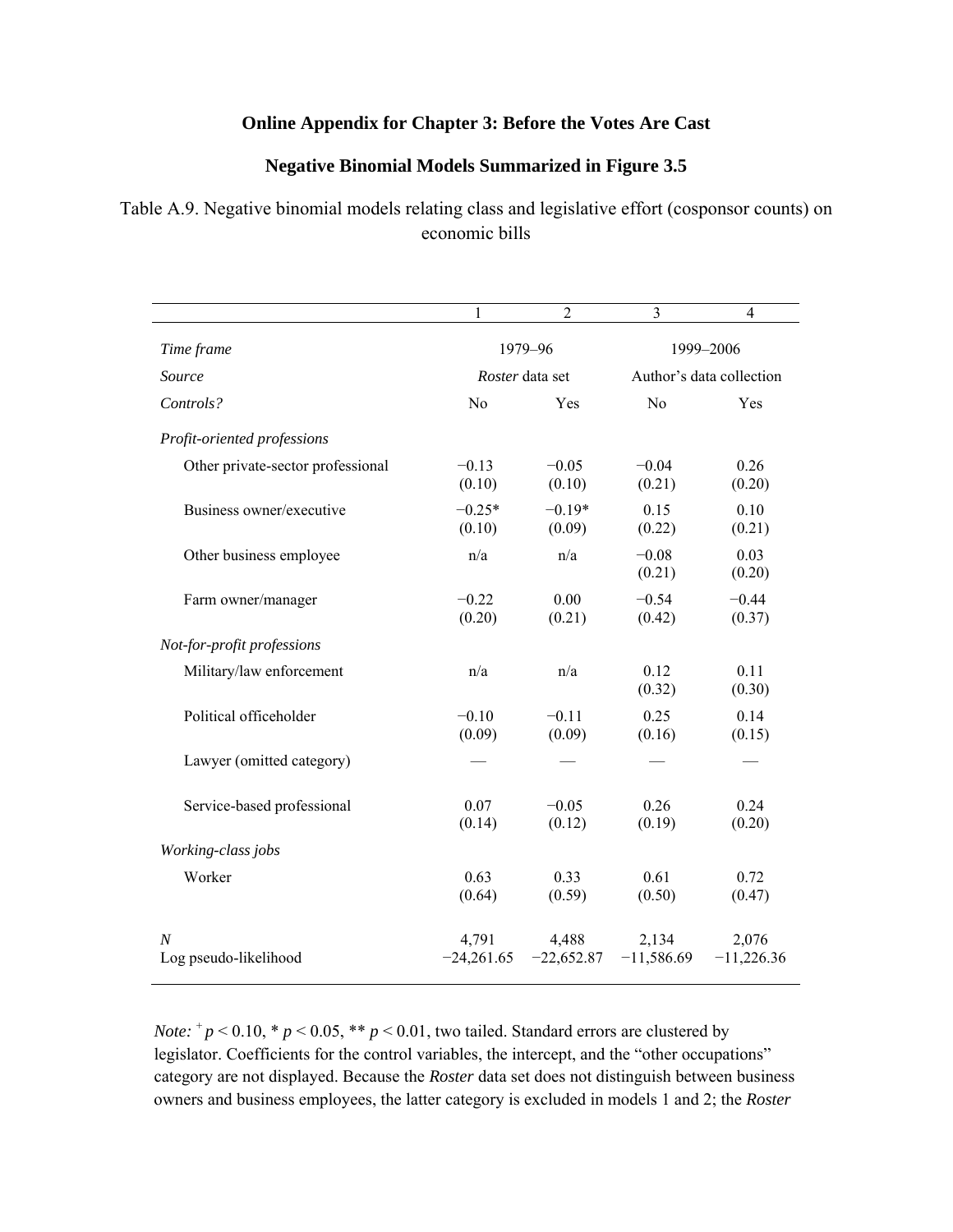data set also does not have a military/law enforcement category, so that category is excluded as well. In every model, lawyers are the omitted reference group.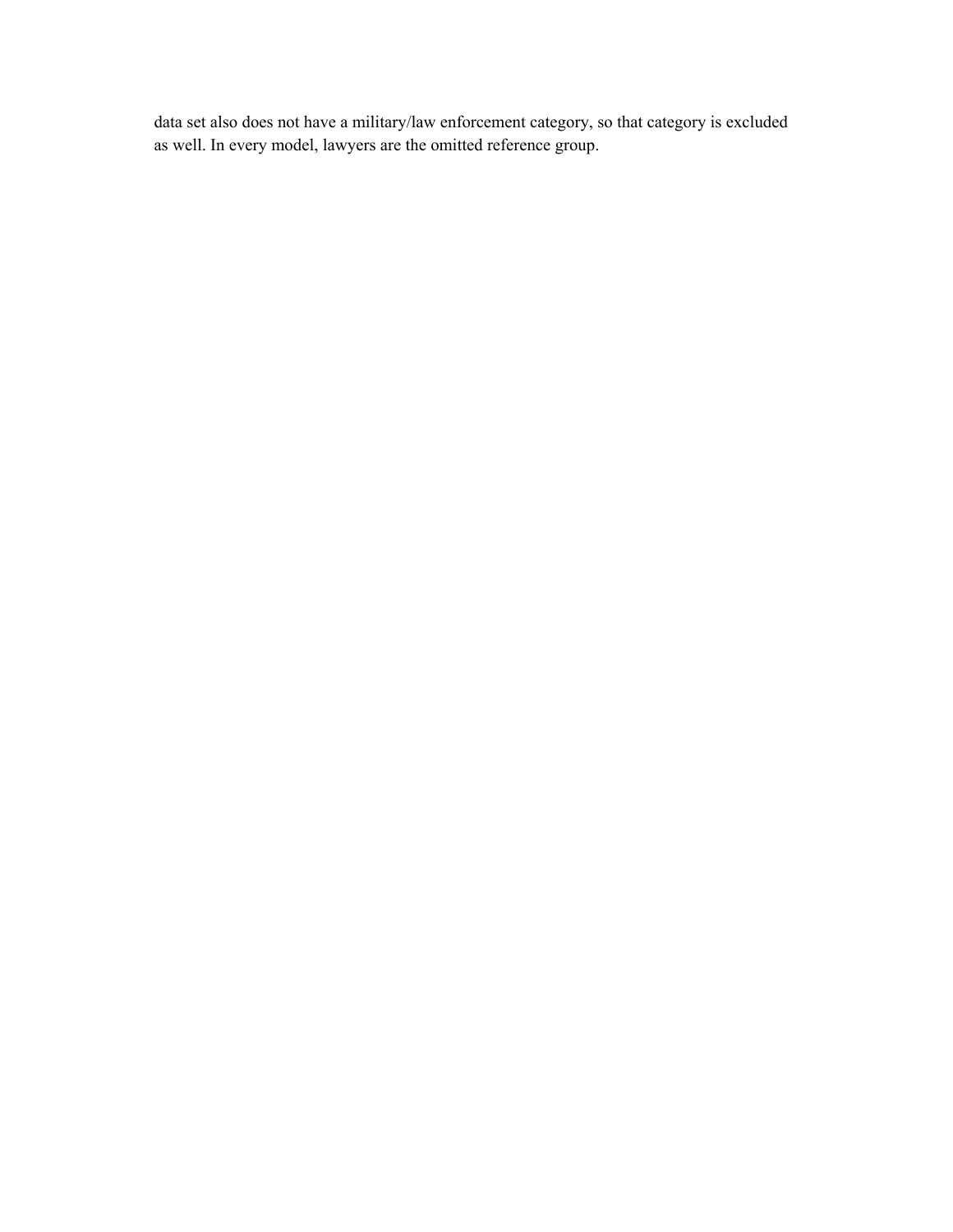# **Negative Binomial Models Summarized in Figure 3.7**

|                                           | 5                      | 6          | 7                         | 8                                                        | 9                     | 10                   |
|-------------------------------------------|------------------------|------------|---------------------------|----------------------------------------------------------|-----------------------|----------------------|
| Dependent variable                        | # Econ. bills reported |            | # Econ. bills that passed |                                                          | # Econ. bills enacted |                      |
|                                           | out of committee       |            | in one chamber            |                                                          | into law              |                      |
| Additional controls?                      | N <sub>0</sub>         | Yes        | No                        | Yes                                                      | N <sub>o</sub>        | Yes                  |
| Profit-oriented<br>professions            |                        |            |                           |                                                          |                       |                      |
| Technical                                 | $-0.14$                | 0.10       | $-0.16$                   | 0.07                                                     | $-0.18$               | 0.03                 |
| professional                              | (0.19)                 | (0.19)     | (0.18)                    | (0.16)                                                   | (0.22)                | (0.21)               |
| Businessperson                            | $-0.29*$               | $-0.12$    | $-0.33*$                  | $-0.12$                                                  | $-0.42*$              | $-0.14$              |
|                                           | (0.14)                 | (0.12)     | (0.14)                    | (0.12)                                                   | (0.18)                | (0.15)               |
| Farm owner/manager                        | $-0.41*$               | $-0.07$    | $-0.57**$                 | $-0.12$                                                  | $-0.56*$              | $-0.10$              |
|                                           | (0.17)                 | (0.17)     | (0.19)                    | (0.18)                                                   | (0.24)                | (0.23)               |
| Not-for-profit professions                |                        |            |                           |                                                          |                       |                      |
| Politician                                | $-0.18$                | 0.06       | $-0.07$                   | 0.16                                                     | $-0.04$               | 0.14                 |
|                                           | (0.16)                 | (0.11)     | (0.16)                    | (0.12)                                                   | (0.23)                | (0.16)               |
| Lawyer (omitted<br>category)              |                        |            |                           |                                                          |                       |                      |
| Service-based                             | $-0.38*$               | $-0.19$    | $-0.50**$                 | $-0.30*$                                                 | $-0.45*$              | $-0.24$              |
| professional                              | (0.18)                 | (0.15)     | (0.18)                    | (0.15)                                                   | (0.20)                | (0.16)               |
| Working-class jobs                        |                        |            |                           |                                                          |                       |                      |
| Worker                                    | $-0.31$                | $-0.53*$   | $-0.57*$                  | $-0.80**$                                                | $-0.79*$              | $-1.06**$            |
|                                           | (0.30)                 | (0.24)     | (0.27)                    | (0.24)                                                   | (0.34)                | (0.31)               |
| Legislative effort                        |                        |            |                           |                                                          |                       |                      |
| Number of bills                           | $0.11**$               | $0.01^{+}$ | $0.10**$                  | 0.01                                                     | $0.10**$              | 0.01                 |
| proposed                                  | (0.01)                 | (0.01)     | (0.01)                    | (0.01)                                                   | (0.01)                | (0.01)               |
| Number of                                 | $0.18**$               | $0.08**$   | $0.22**$                  | $0.10**$                                                 | $0.15**$              | 0.05                 |
| cosponsors (in 100s)                      | (0.04)                 | (0.03)     | (0.04)                    | (0.03)                                                   | (0.05)                | (0.03)               |
| $\boldsymbol{N}$<br>Log pseudo-likelihood | 4,791<br>$-4,353.20$   |            | 4,485 4,791               | 4,485<br>$-3,502.92$ $-4,005.07$ $-3,258.14$ $-2,612.18$ | 4,791                 | 4,485<br>$-2,142.69$ |

# Table A.10. Class, legislative effort, and legislative effectiveness, 1979–96